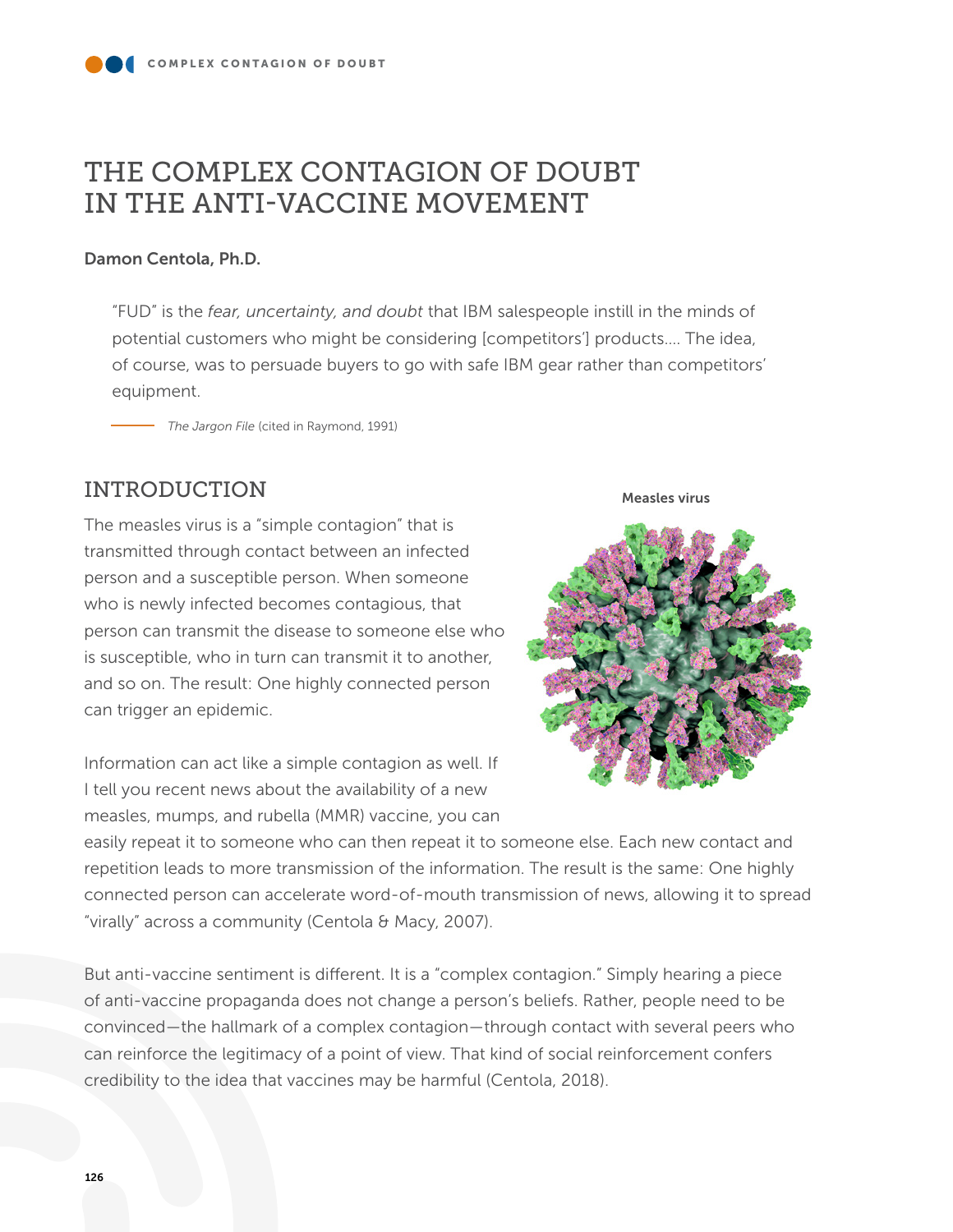The spread of vaccine hesitancy comes from the increased acceptance of the possibility that vaccines can be harmful, which grows not through the sharing of specific information (or misinformation), but rather from having that information socially reinforced to the extent that citizens believe it to be credible. Therefore, once the anti-vaccination view is perceived to be a legitimate side of a debate, it has already won because the goal is to create credibility for that view and spread doubt about vaccination.

### THE PERCEIVED SAFETY OF INACTION

Doubt is a complex contagion reinforced through repeated contact with actors on both sides who unwittingly reinforce the belief that the debate itself is valid. A contagion of doubt is effective because it is asymmetric, benefitting one side more than the other. In this instance, the contagion of doubt benefits the anti-vaccination view and disadvantages public health campaigns (Jamieson, 2018).

#### Why?

Because the contagion of doubt raises the possibility that a parent's own actions may harm a child, while inaction will keep the child safe. Action and inaction are perceived differently. People feel greater moral responsibility for harms that they inflict through their own action than for harms that may or may not have been a



result of their own inaction. The causal inference from action to harm is easier to understand and carries greater moral weight. Therefore, the contagion of doubt amplifies the moral urgency of *not* taking a wrong action—that is, of doing no harm (Oreskes & Conway, 2010).

In the vaccination arena, the contagion of doubt is framed as a contest between a safe behavior (inaction) and a potentially dangerous behavior (vaccination). The goal of the contagion of doubt is to trigger "fear, uncertainty, and doubt" about the possible consequences of action (Raymond, 1991). The logic that follows is not strictly rational, but is fairly clear and predictable: People retreat to the safety of inaction.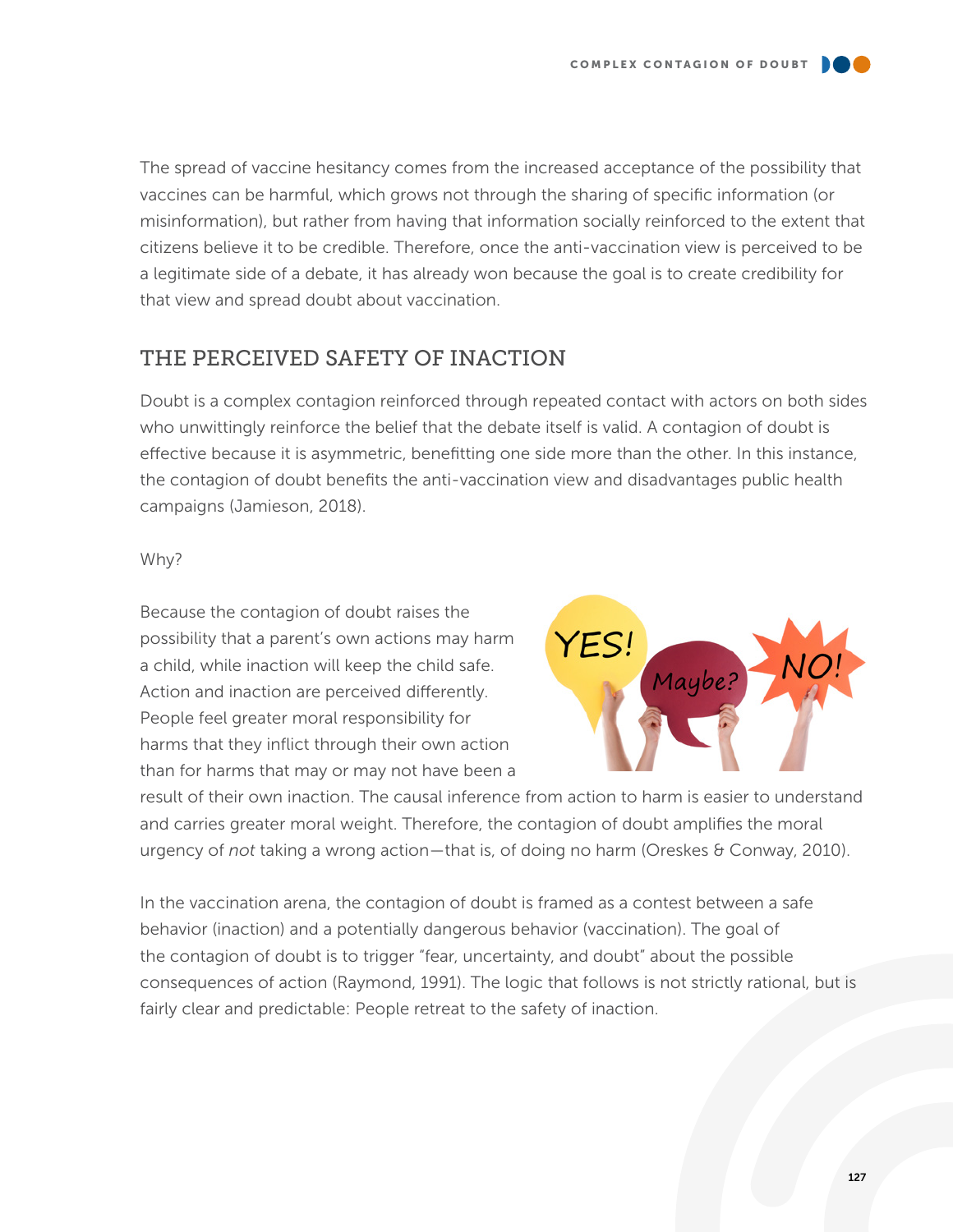The contagion of doubt engages individuals in a series of cognitive biases. The two most pernicious ones are:

- Inferring future from past: Nothing bad has happened so far, so nothing bad will continue to happen as long as I don't make a dangerous decision.
- Post hoc ergo propter hoc: If something goes wrong after vaccination, it can be traced back causally to my decision to vaccinate.

The second of these biases is particularly difficult to address. Although there is enormous variation in human physiology (often compounded by environmental and social factors), and the causes of medical complications in an infant or very young child are too many to enumerate, the contagion of doubt focuses the vague anxiety of almost any parent into a specific threat. Anti-vaccination theories soothe that anxiety by suggesting that parents can protect their children from an unnamed multitude of harms by simply *not* taking the dangerous action of vaccinating their children.

Because anti-vaccine sentiment is not a simple contagion, a single voice will be ineffective at persuasion. But if this contagion is socially reinforced, then a contagion of doubt may spread through the peer networks of close-knit parent communities. A successful campaign of anti-vaccine sentiment does not need to convince every parent of every anti-vaccine fact or falsehood; it simply needs to generate sufficient credibility for the anti-vaccination perspective to engage the reasoning processes of fear, uncertainty, and doubt. These cognitive biases will typically lead citizens to choose inaction (anti-vaccination) over potentially dangerous action (vaccination).

A successful campaign of anti-vaccine sentiment does not need to convince every parent of every anti-vaccine fact or falsehood; it simply needs to generate sufficient credibility for the anti-vaccination perspective to engage the reasoning processes of fear, uncertainty, and doubt.

Speaking of IBM's use of the tactic of fear, uncertainty, and doubt, industry analyst Eric Raymond (1991) says, "The implicit coercion was traditionally accomplished by promising that Good Things would happen to people who stuck with IBM, but Dark Shadows loomed over the future of competitors' equipment or software. After 1991, the term [FUD] has become generalized to refer to any kind of disinformation campaign used as a competitive weapon."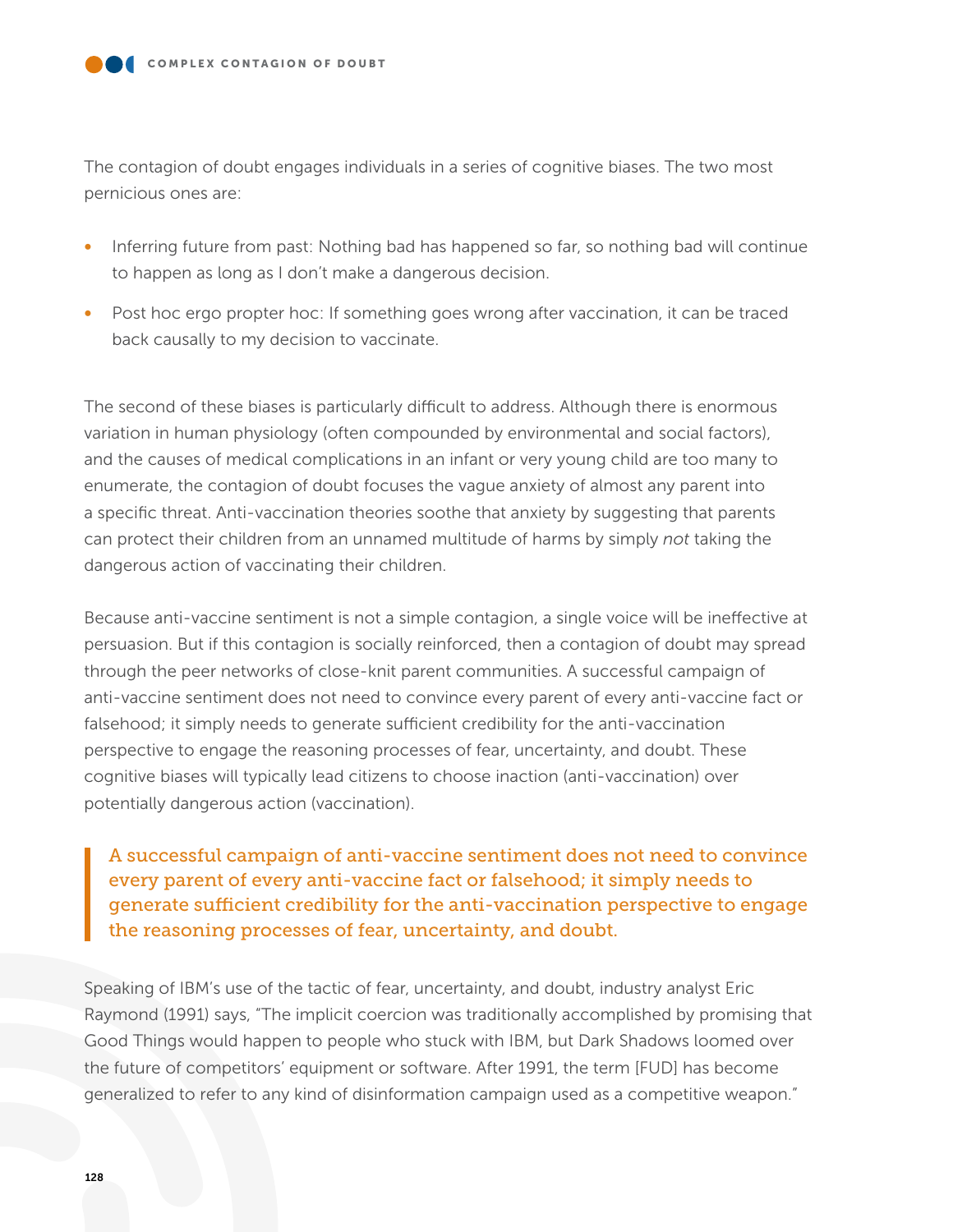# "WEAPONIZING HEALTH CONVERSATIONS"

In 2015, the Defense Advanced Research and Projects Administration (DARPA) within the U.S. Department of Defense launched the Bot Challenge, an open competition for researchers to study the influence of social media bots (automated software programmed to pattern human behavior) on U.S. vaccination conversations (Broniatowski et al., 2018).



The results showed that Russian agencies were indeed hacking into Twitter conversations in the United States and using highly sophisticated tactics to engage in the vaccination debate.

Instead of merely promoting anti-vaccination messages, these malicious actors were seeding ersatz messages on both sides. Their goal was not simply to spread misinformation, but rather to amplify the scale of the debate, spreading not only doubt but going one step further by creating disruptive political animosity as well.

Here are a few examples of the conflicting messages from Russian trolls:

• "#VaccinateUS mandatory #vaccines infringe on constitutionally protected religious freedoms."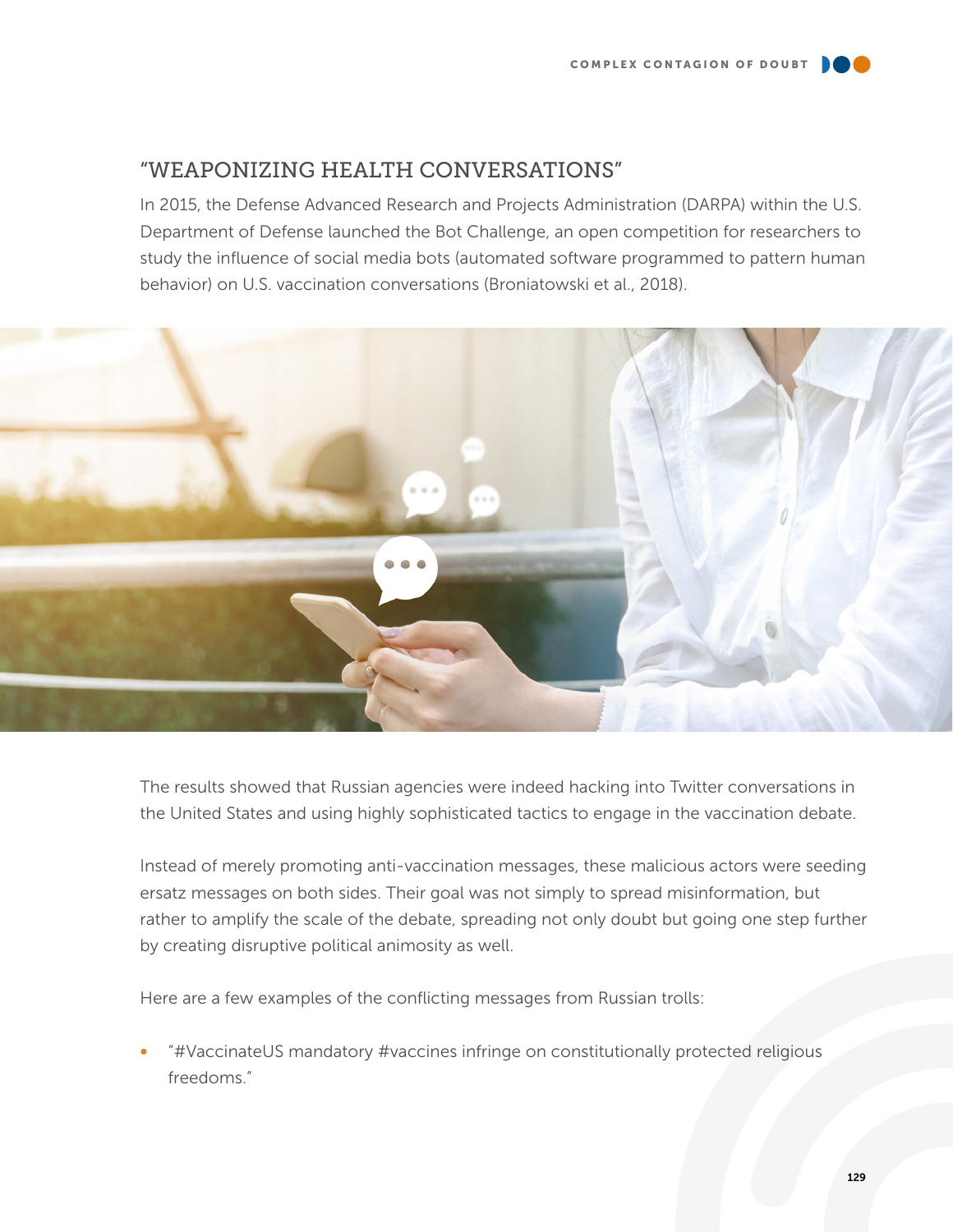- "Your kids are not your property! You have to #vaccinate them to protect them and all the others! #VaccinateUS."
- "#VaccinateUS natural infection almost always causes better immunity than #vaccines."
- "#VaccinateUS You can't fix stupidity. Let them die from measles, and I'm for #vaccination!"
- "Did you know there was a secret government database of #vaccine-damaged children? #VaccinateUS."
- "Most parents in Victorian times lost children regularly to preventable illnesses. #vaccines can solve this problem #VaccinateUS."
- "Did you know #vaccines cause autism? #VaccinateUS."



The impact of these digital messages on Twitter is difficult to measure, but at least one direct effect is known: Although none of these tweets were generated by sincere users, the conversations were picked up and retweeted, creating the illusion of an active debate. Citizens who engaged with these tweets, or simply read them, perceived controversy despite a complete

lack of scientific disagreement on the issue. The perception of a true debate fueled further conversations, spreading seamlessly from social media to face-to-face interactions with neighbors and fellow parents, allowing the messages to be reinforced and further propagated (Broniatowski et al., 2018).

The conclusion from researchers engaged in DARPA's challenge was that these messages were activating the same principles of fear, uncertainty, and doubt first pioneered by IBM. They were, in essence, "weaponized health communications." Their aim was to encourage citizens to stick with the safe and known choice—namely, inaction—in the face of the vague, looming dangers presented by vaccination.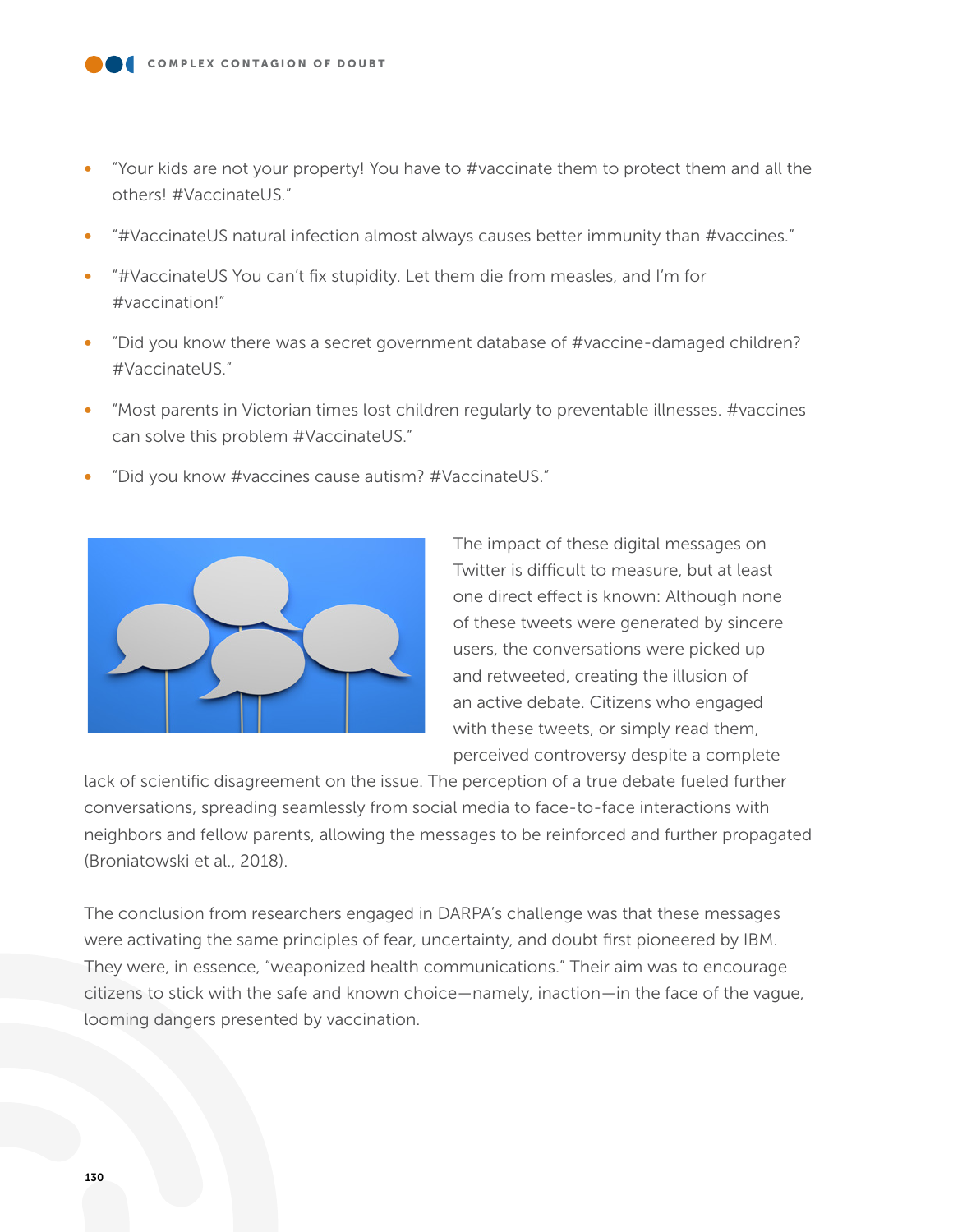## HOW SOCIAL NETWORKS SPREAD BEHAVIOR

Let's consider what all of this means for the ways in which social networks affect the success of anti-vaccination campaigns and their impact on the likelihood of a measles epidemic. The panel on the left side of Figure 1 represents a "random network" typical of an urban community in which people randomly encounter strangers on most days. Let's assume that this network lacks local community clusters and densely interconnected ties. The panel on the right represents a "clustered network" typical of some tight-knit suburban communities in which people are more likely to interact with their neighbors and their neighbors' neighbors at local events, school fundraisers, and so forth. Which network is more susceptible to a measles epidemic?





If no one is inoculated, then one infected person who enters the urban (random) network will have contact with, and infect, lots of strangers. They will, in turn, infect other strangers with whom they come into contact, giving rise to an exponential growth of infections—an epidemic is almost certain. Contrast this with the situation in a suburban (clustered) network. One infected person will infect a small cluster of peers, but once the outbreak starts, the contagion is easy to contain. Unlike the urban network, in which each infected person's newly infected contacts have random contacts all over the city, the infected person's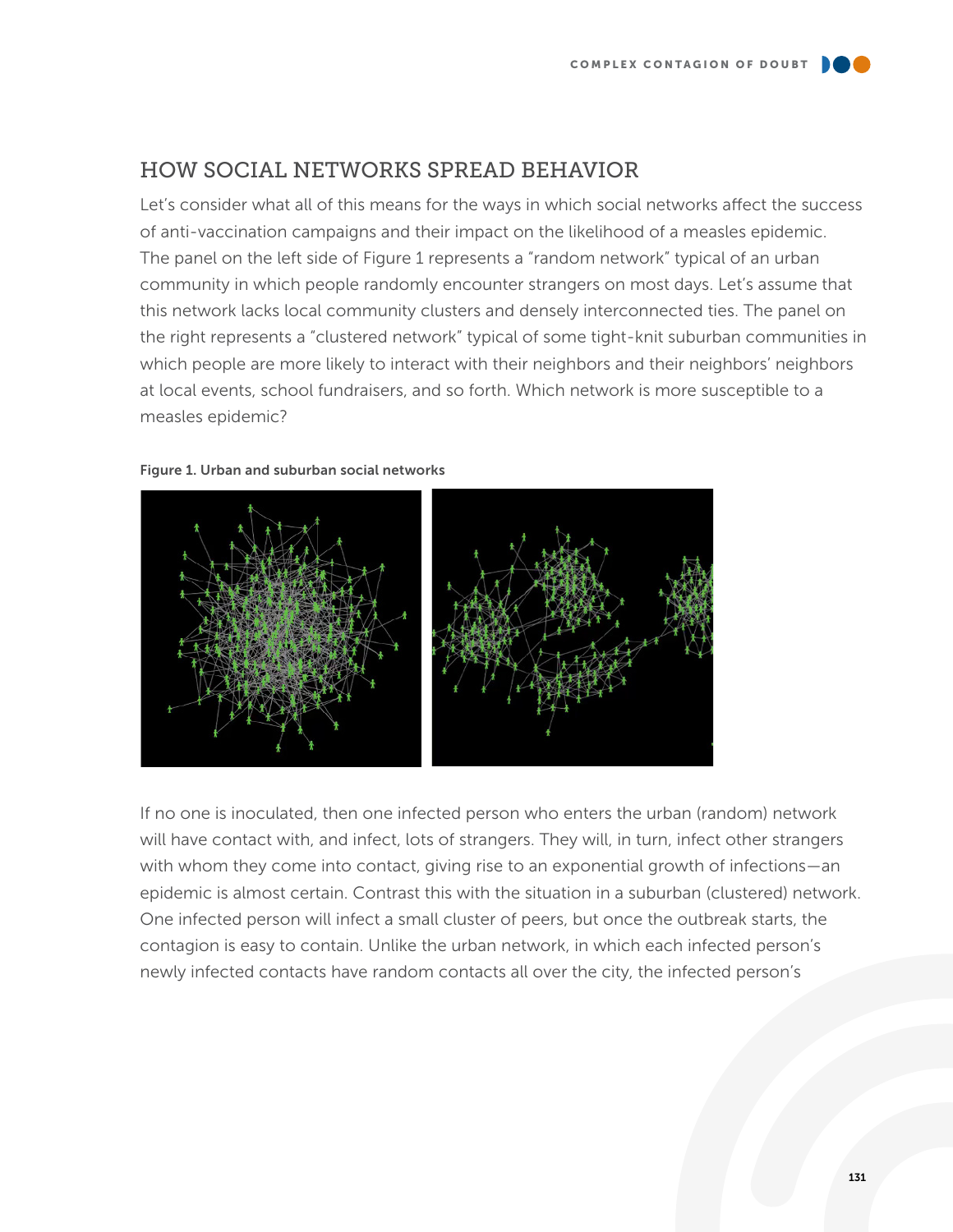contacts in the suburban network are likely to know one another. This social overlap limits the reach of the infection. In this instance, the urban network is clearly more vulnerable to a measles epidemic than the suburban network (see Figure 2; Campbell & Salathé, 2013; Centola & Macy, 2007).





*Red = those infected with measles*

Now, let's imagine that there is an inoculation campaign in the United States by the Centers for Disease Control and Prevention (CDC). Public health messages are broadcast throughout the urban and suburban networks with great informational saturation, resulting in the majority of both communities becoming vaccinated (Figure 3).







*Gray = the inoculated; Green = the not inoculated*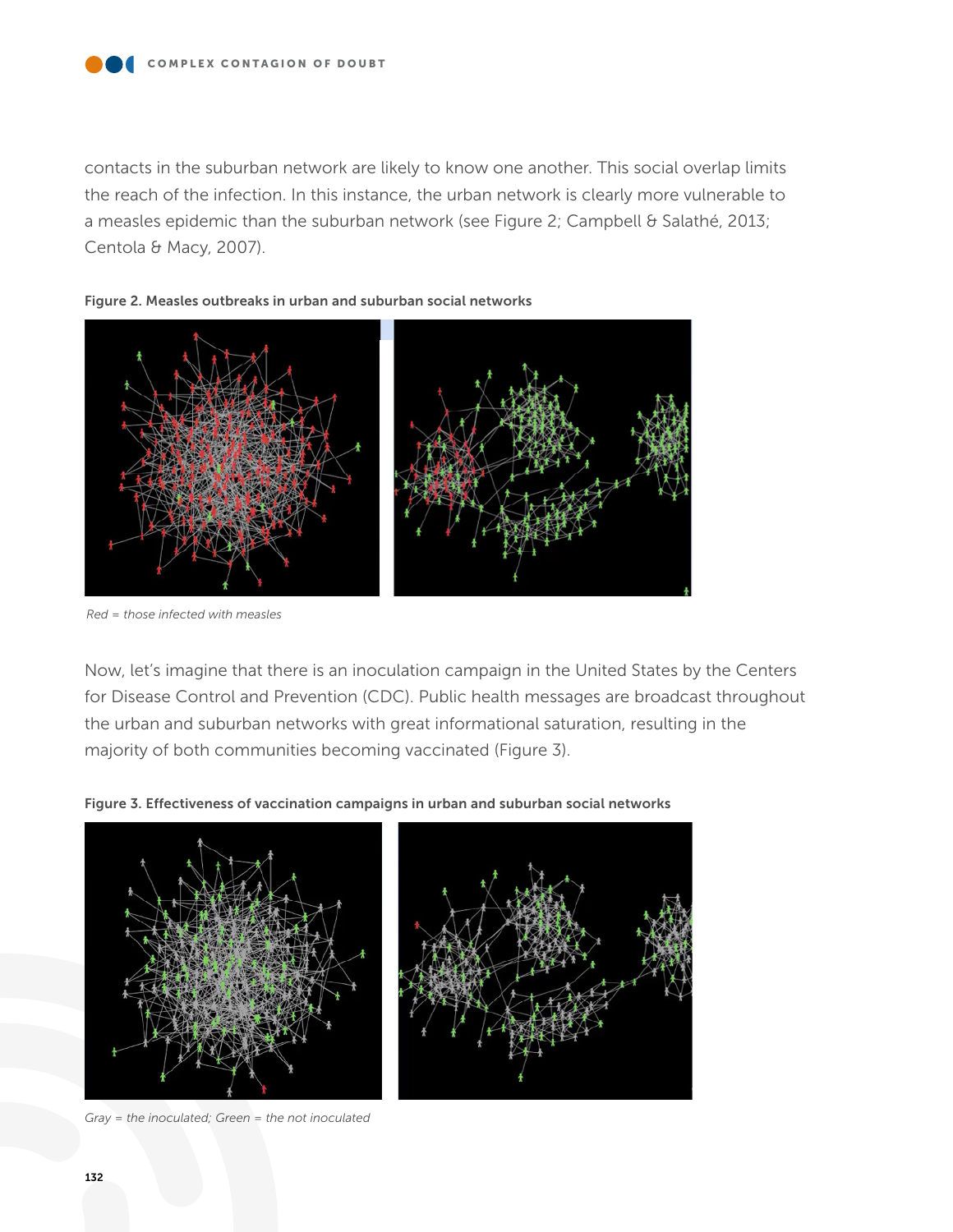In this case, both communities have some protection and neither is susceptible to an outbreak. The vaccination campaign has effectively closed down the contagion pathways of spread, even if an infected person enters. In both communities, inoculation has eliminated the dangers of a measles epidemic and the virus simply cannot take hold.

Finally, let's suppose that there is an anti-vaccination movement within each network. A small group of anti-vaccination activists tries to spread the contagion of doubt in the urban network and an equivalent group attempts to do the same in the suburban network.

Let's assume that in the urban network, the activists are not well connected to one another's friends, nor are they internally terribly coherent. Rather, they are a few disconnected individuals, each trying to

### The vaccination campaign has effectively closed down the contagion pathways of spread, even if an infected person enters.

spread an anti-vaccination message. Because the urban network does not provide any social reinforcement, the messages are not convincing. There is not enough social support within the community to make these informational signals credible, and the contagion of doubt does not take hold (Centola, 2010). If the inoculation campaign succeeds as before, the antivaccination activists have not put anyone at risk but themselves (Figure 4).



#### Figure 4. Success of anti-vaccine movements in urban and suburban social networks

*Yellow = anti-vaccination campaign success*

In the suburban network, the anti-vaccination activists cluster together within a small part of the community. Because they have less exposure to the population as a whole, they appear to be at a disadvantage compared to the activists in the urban network. However, because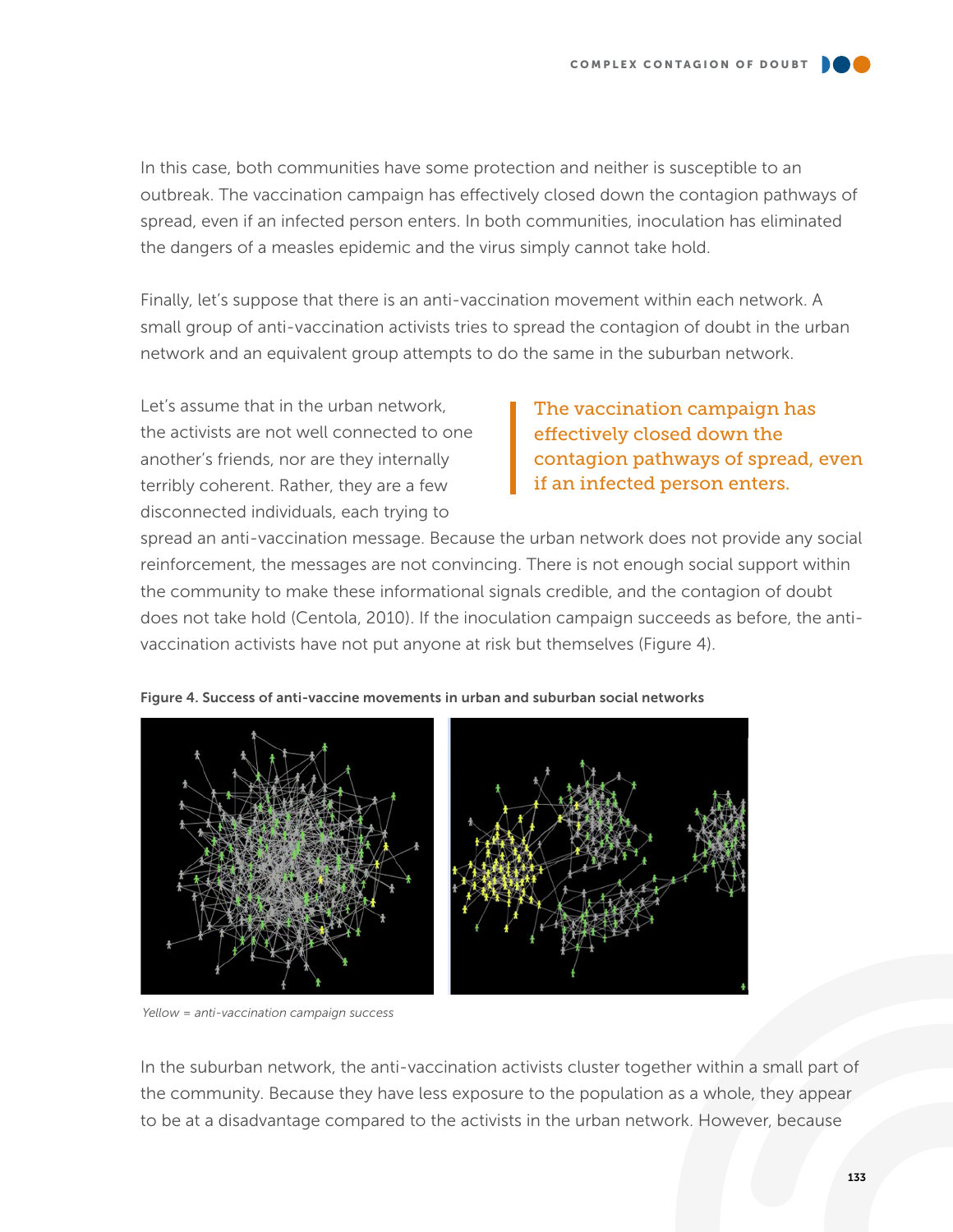they share contacts within their social cluster, they can reinforce the anti-vaccination message and propagate doubt among their peers. Those peers may then become convinced that there is a real debate and that concerns about the safety of vaccination are valid. As they, in turn, talk to other peers, social reinforcement within this network can lead to a contagion of doubt (Centola, 2010; Centola, 2011). Even if we assume that a vaccination campaign succeeds as before for the rest of the population, there will be no takers among the cluster of fearful anti-vaxxers.

As a result, an infected person entering this anti-vaccination cluster will infect everyone within it. This cluster then generates a critical mass of infected individuals that can overwhelm the herd immunity serving the rest of the population, allowing every nonvaccinated person in the suburban community to contract measles (Campbell & Salathé, 2013).

In summary, the urban network will be more vulnerable to epidemic outbreaks than the suburban network in the absence of an anti-vaccination movement, but a successful vaccination campaign can reduce that vulnerability (Figure 5). Even with a vaccination campaign, however, suburban networks become vulnerable to epidemic outbreaks if an anti-vaccination movement takes hold. The complex contagion of doubt changes the dynamics of disease spread, making the clustered suburban network a far more vulnerable social setting.

Figure 5. Measles outbreaks after anti-vaccine movements and vaccination campaigns in urban and suburban social networks.



*Yellow = anti-vaccination campaign success*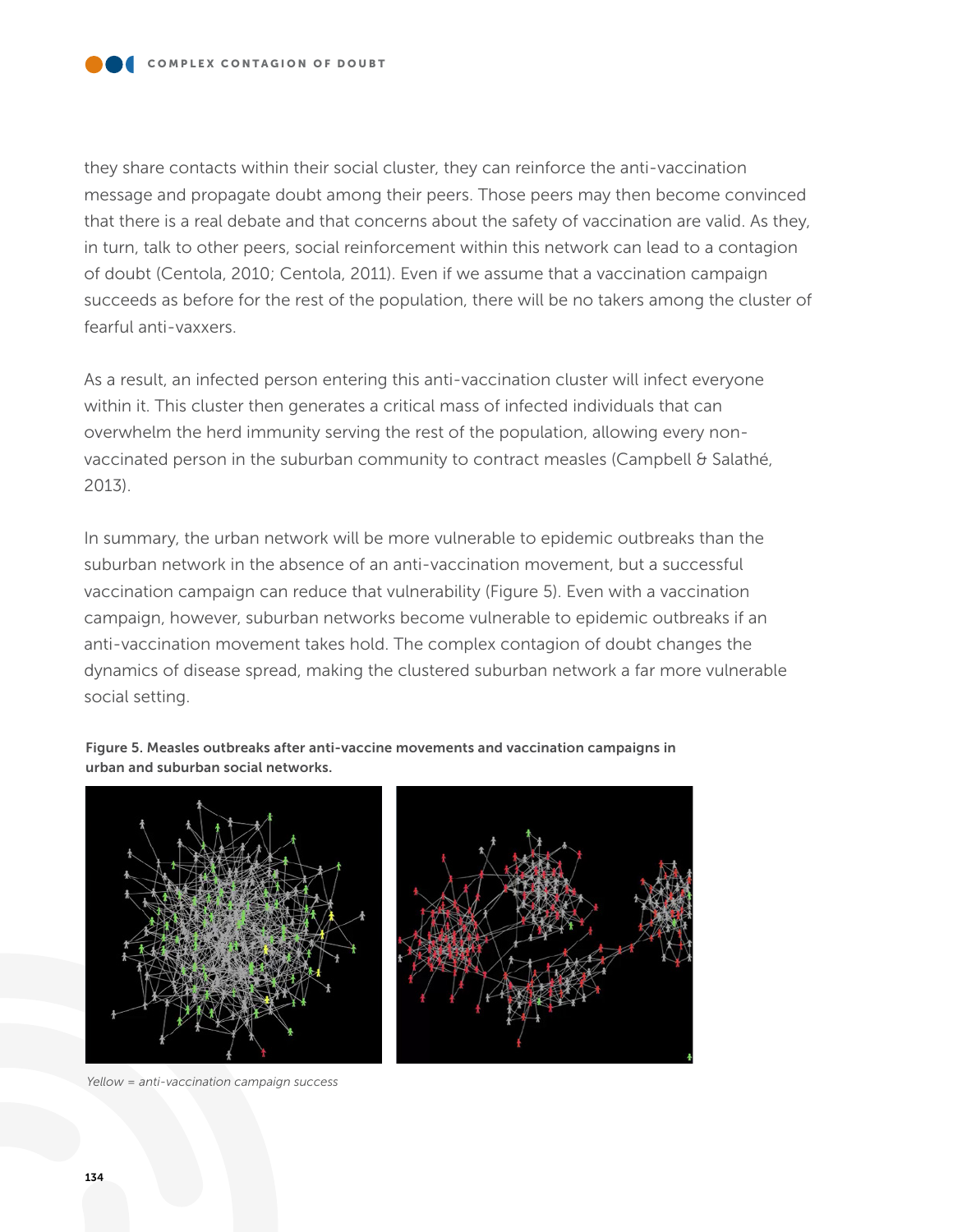

To put these issues in a larger context, consider the difference in public attitudes about antibiotics and vaccines. Why do some U.S. residents zealously overuse antibiotics, while fearfully underusing vaccines? The attraction of antibiotics reflects the perceived danger of immediate infection compared to the remote individual risk of antibiotic resistance. Temporal discounting and poor reasoning about risk can explain why an immediate danger has more influence on decision making than a remote risk (Thaler & Sunstein, 2008). The logic of the vaccination debate is the opposite. A possible viral epidemic is a distant risk, but the perceived danger from vaccination is that it can cause immediate harm, which encourages people to recoil into a position of safety—that is, a position of inaction (Raymond, 1991).

The complexity of social contagion is that it requires social reinforcement to spread. But, if the contagion of doubt spreads most effectively through clustered networks of peers, it may be possible to counteract that contagion with the same strategy. Creating networked communities—online and offline—in which social reinforcement is strategically harnessed to delegitimize the anti-vaccine arguments, is one promising approach. The strategies of complex contagions provide useful guidance for targeting places in the social network where reinforcement can either increase the credibility of the anti-vaccination movement or decrease its legitimacy (Centola, 2018).



### Damon Centola, Professor at the Annenberg School for Communication and School of Engineering and Applied Sciences, and Director of the Network Dynamics Group, University of Pennsylvania

Damon Centola, Ph.D. is one of the world's leading experts on social networks and behavior change, whose work has been published in *Science, Nature, Proceedings of the National Academy of Sciences, The American Journal of Sociology, Circulation*, and *The Journal of Statistical Physics* and widely covered in the popular press. Centola has received numerous awards for his research, including, most recently, the James Coleman Award for Outstanding Research in Rationality and Society in 2017; and the Harrison White Award for Outstanding Scholarly Book in 2019. He was a developer of the NetLogo agent-based modeling environment and was awarded a U.S. patent for inventing a method to promote diffusion in online networks. He is a series editor for Princeton University Press and the author of *How Behavior Spreads: The Science of Complex Contagions*.